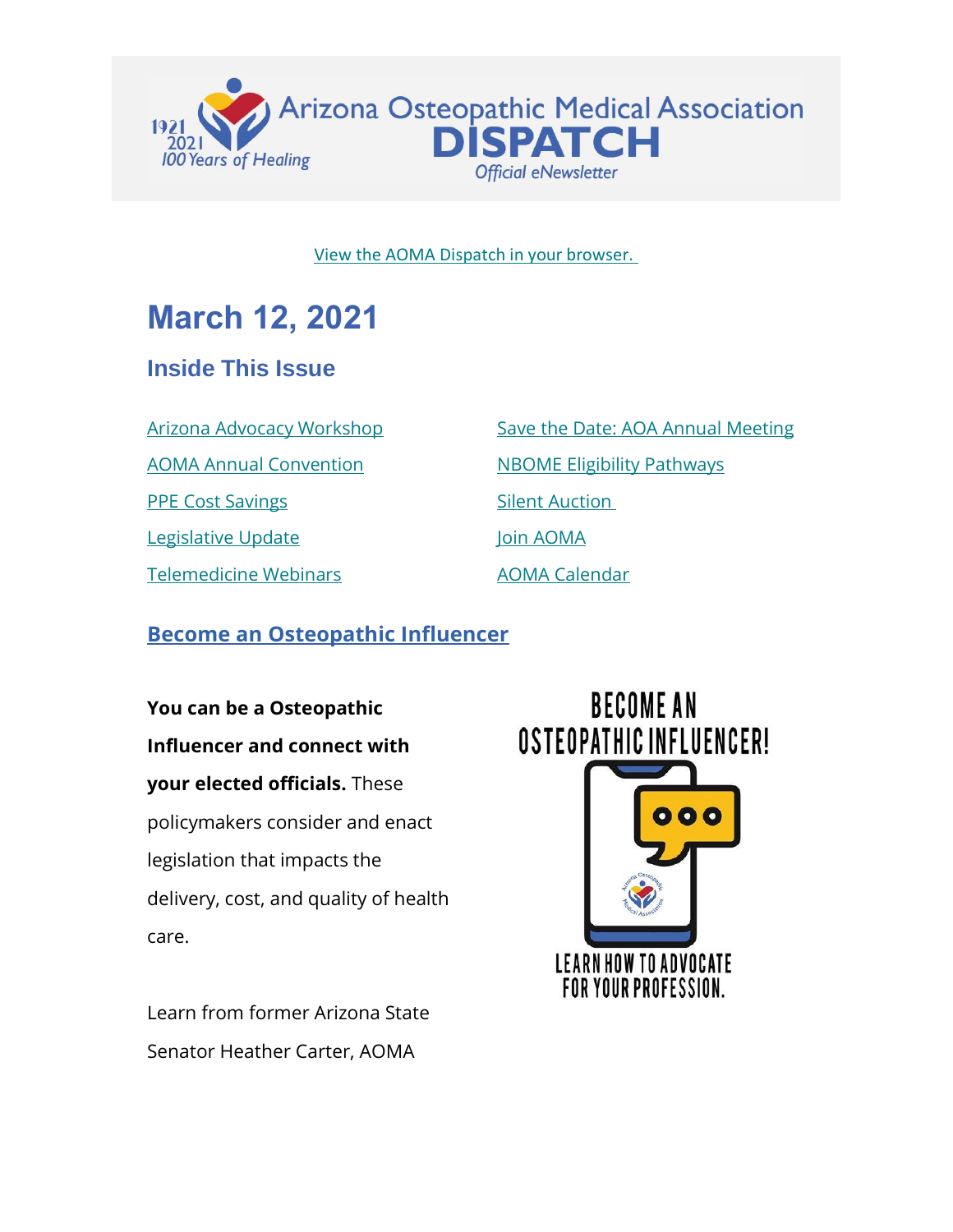Lobbyist Steve Barclay, JD, and AOMA leadership about the whys and hows of advocacy.

**Reserve your spot at** [www.az](http://www.az-osteo.org/AdvocacyWorkshop)[osteo.org/AdvocacyWorkshop.](http://www.az-osteo.org/AdvocacyWorkshop)

**Join us Tuesday, March 16, 2021 from 6:00 to 7:30 pm VIA ZOOM**

#### <span id="page-1-0"></span>**100 Years of Healing - AOMA 99th Annual Convention**

The largest annual medical conference in Arizona is just around the corner. The AOMA 99th Annual Convention will be livestreamed on April 7 -10, 2021 and available for on demand playback.

Two programs are available for you to choose, whichever one fits your schedule and needs:

- [37 Hours](https://aoma.ce21sites.com/wp-content/uploads/sites/24/2021/02/AOMA-99th-Annual-Convention-Agenda.pdf)
- [20 Hours](https://aoma.ce21sites.com/wp-content/uploads/sites/24/2021/02/AOMA-99th-Annual-Convention-Agenda-Two-Day-Program.pdf)

The Arizona Osteopathic Medical Association (AOMA) is accredited by ACCME to provide continuing medical education for physicians. AOMA designates this live activity for a maximum of 37.0 *AMA PRA Category 1 Credits™*. Physicians should only claim credit commensurate with the extent of their participation in the activity. Application has been submitted for AAFP Prescribed credits. Determination of credits is pending.

The Arizona Osteopathic Medical Association (AOMA) is accredited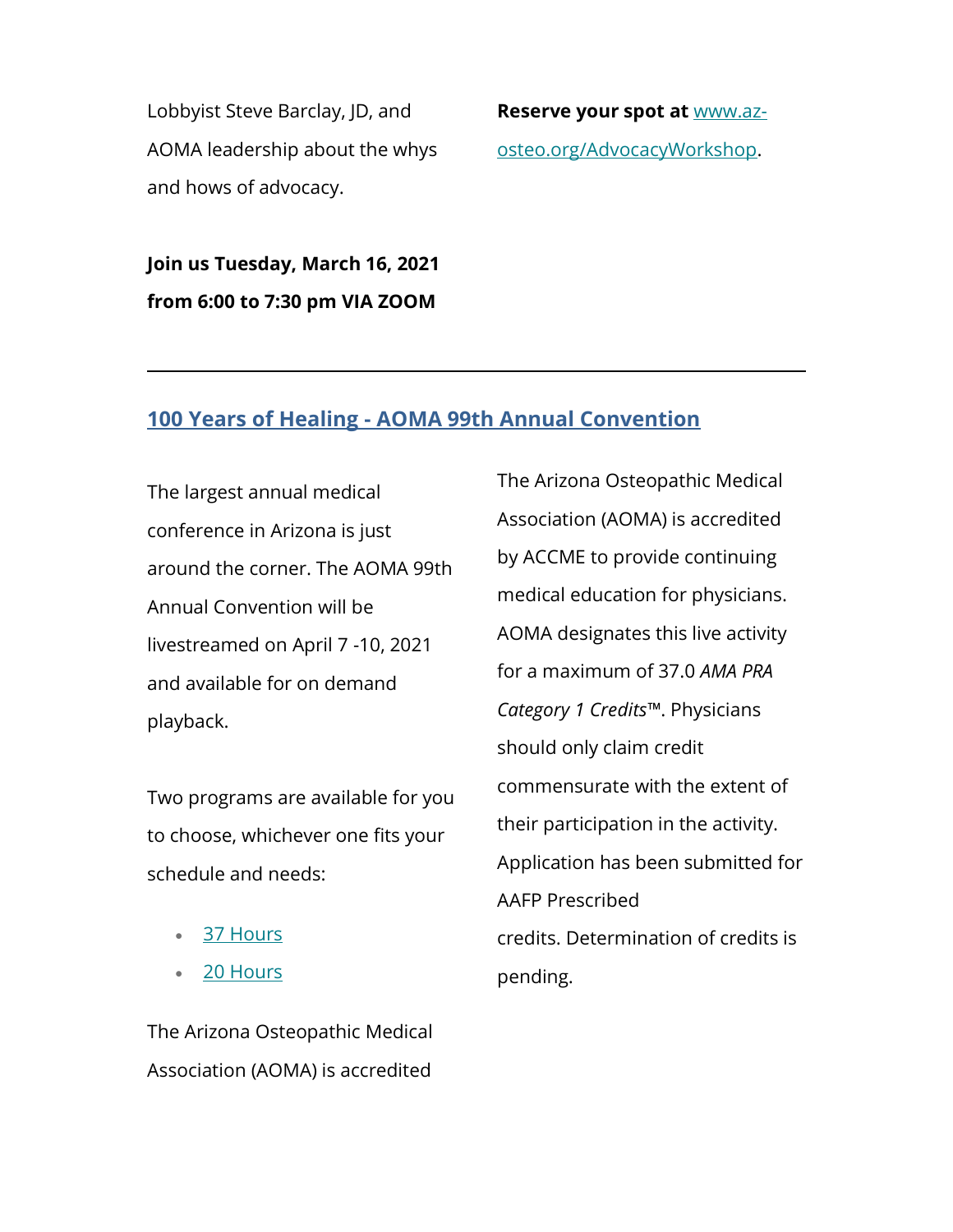by the American Osteopathic Association (AOA) to provide osteopathic continuing medical education for physicians. The AOMA designates this program for a maximum of 37.0 hours of AOA Category 1-A credit and will report CME and specialty credits commensurate with the extent of the physician's participation in this activity. This activity has been planned and implemented in accordance with the accreditation requirements and policies of the Accreditation Council for Continuing Medical Education (ACCME).



**LIVESTREAMING WITH** LIVE I ON DEMAND PLAYBACK **STREAMING** 37 HOURS OF CME. **THREE TYPES OF CREDITS.** 

**Register before April 7, 2021 and save \$40!** Register today at [www.az](https://www.az-osteo.org/2021Convention)[osteo.org/2021Convention.](https://www.az-osteo.org/2021Convention)

**[Register Today!](https://www.az-osteo.org/2021Convention)**

#### <span id="page-2-0"></span>**Cost Savings on PPE**

The Arizona Osteopathic Medical Association has entered into partnership with Triviciti Health Corp, a local Arizona manufacturer of personal protective equipment (PPE), to offer preferred pricing on N95 masks and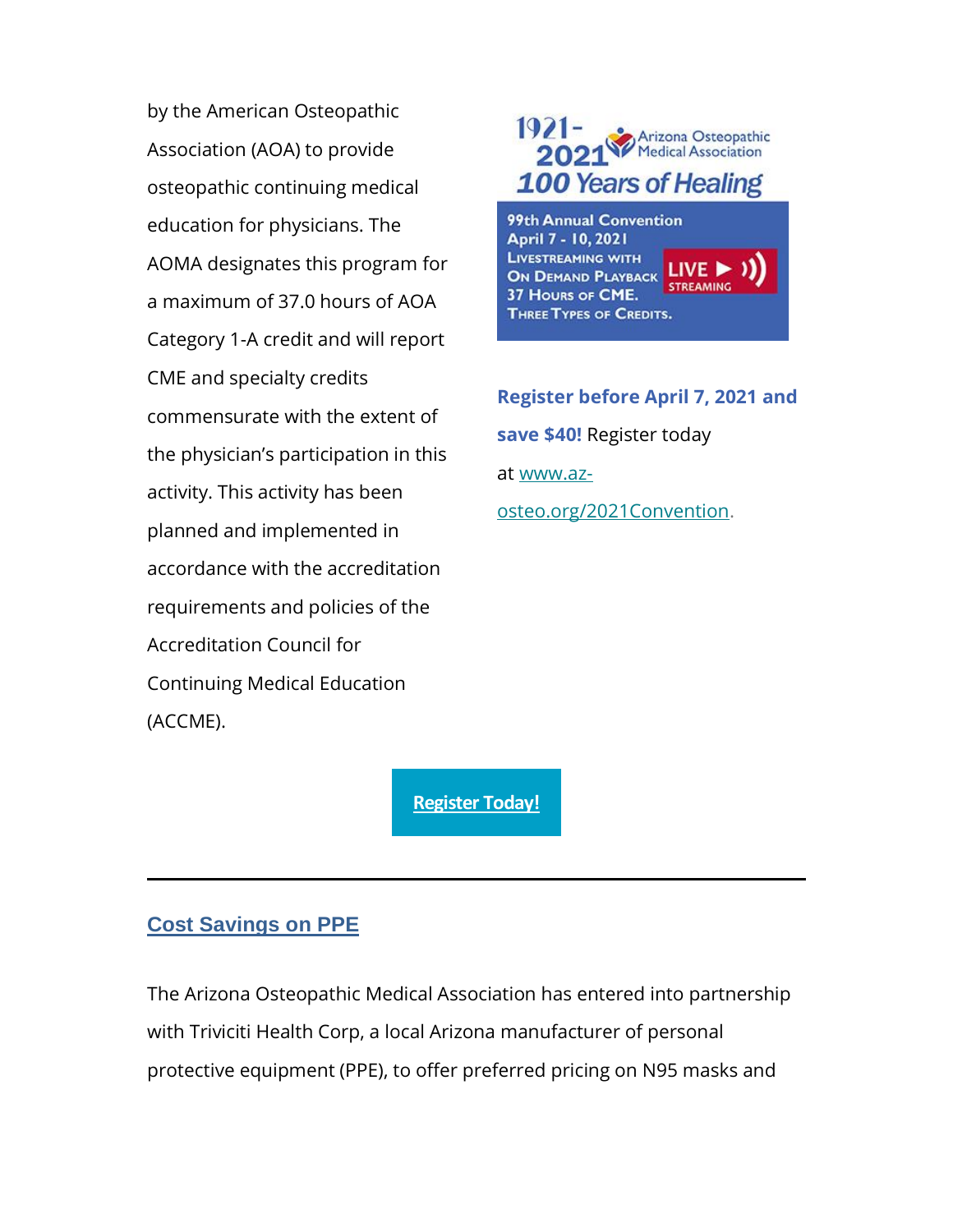synmax medical grade gloves. The N95 masks are manufactured in Arizona and usually ship within 48 hours. Check out the website at [www.trivicitiaoma.com.](http://www.trivicitiaoma.com/)





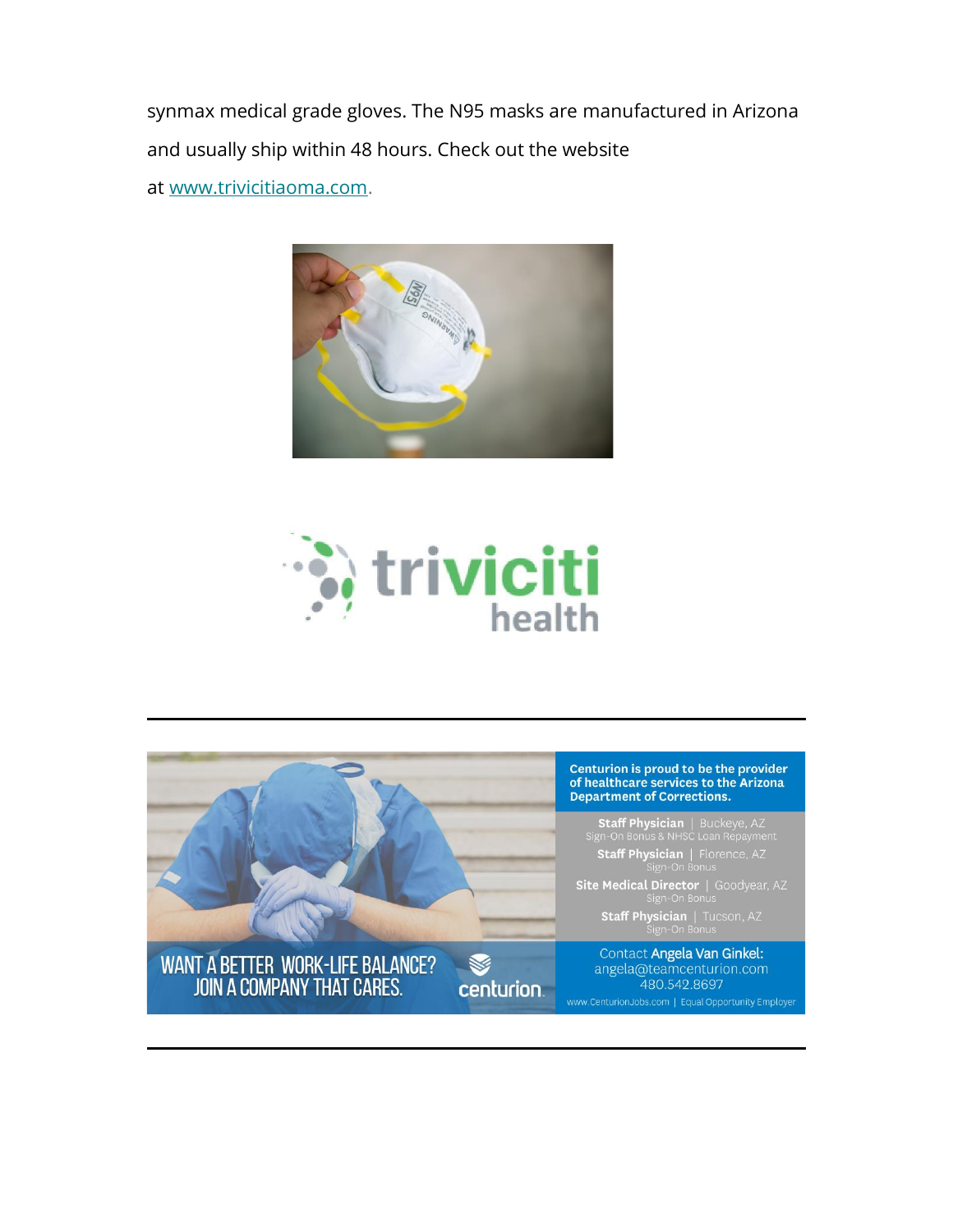

<span id="page-4-0"></span>Eight weeks into the 2021 Legislative Session and things are moving briskly when it comes to bills advancing or dying. Here are updates on some of the legislation we are monitoring:

**SB1016**– physicians; naturopathic medicine. Passed House Health Committee; ready for House Rules Committee.

**SB1078**– medical student loan program. Passed House Appropriations Committee.

**SB1088**– controlled substances; schedule designation. Passed

House; transmitted back to the Senate.

**SB1250**– overdose; disease prevention; programs. Passed Senate; awaiting House action.

**SB1270**– insurance; prescription drugs; step therapy. Passed in the Senate; awaiting House action.

**SB1271**– associate physicians; licensure; collaborative practice. Passed Senate; ready for House.

**SB1300-** outpatient facilities; standards; discharge requirements. Passed Senate; ready for House.

**SB1377**– civil liability; public health pandemic. Ready for House Judiciary Committee.

**SB1416 -** health professionals; off-label use; medications. Passed Senate; ready for House.

**SB1505**– health information; disclosures; prohibition. Passed Senate; ready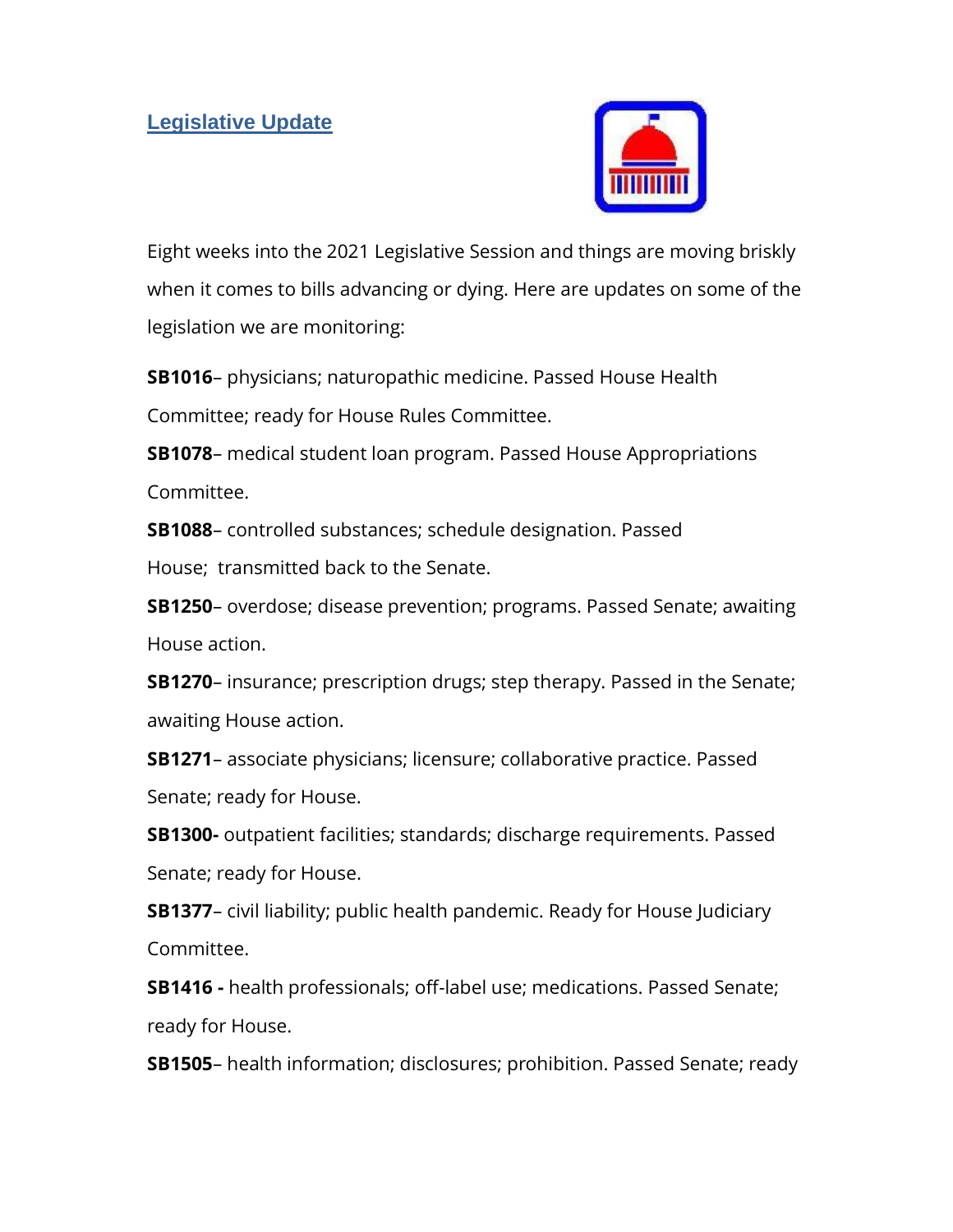for House.

**SB1680**– newborn screening program; testing. Passed Senate; ready for House.

**HB2311**- laboratory procedures; chiropractors. Passed House; Passed Senate Health Committee; Ready for Senate Rules Committee.

**HB2392**– ahcccs; graduate medical education; reimbursement. Passed Senate Health Committee; Ready for Rules Committee.

**HB2454**- telehealth; health care providers; requirements. Passed the House; sent to Senate Finance Committee.

**HB2620**– health care workers; assault; prevention. Passed the House; ready for the Senate Judiciary Committee.

**HB2621**- prior authorization; uniform request forms. Passed the Senate Finance Committee; ready for Senate Rules Committee.

#### **Policy Updates**

Under a new Executive Order Governor Ducey issued on March 3rd, schools must provide in-person instruction by March 15, 2021, or after spring break. Schools must still use physical distancing "to the greatest extent possible," and will be required to provide virtual instruction for students whose parents or guardians wish to continue using that option.

Last week, the Governor repealed occupancy limits for bars, restaurants, gyms and theaters, though his new Executive Order does not remove local mask mandates or physical distancing requirements. Spring Training and Major League Sports will have the ability to operate upon submission and approval of a plan to the Arizona Department of Health Services that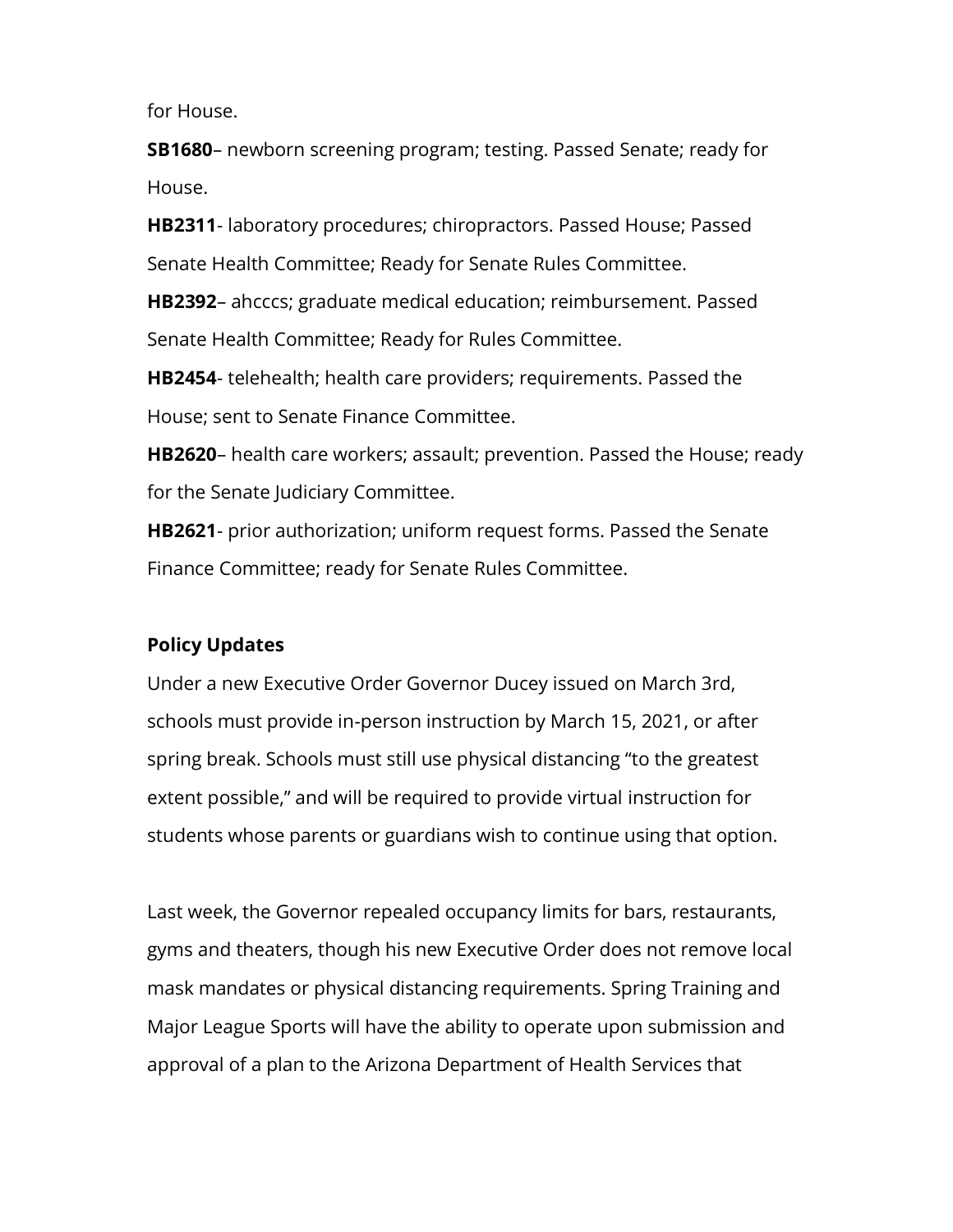demonstrates implementation of safety precautions and physical distancing.

For more information about how to get involved in advocacy, please visit the [Advocacy Resource Center](https://www.az-osteo.org/page/AdvocacyResource) on the AOMA website or call the office at 602-266-6699.



<span id="page-6-0"></span>**Telemedicine Education Events**

The Arizona Telemedicine Program is offering two upcoming webinars:

• **Telemedicine Applications (Training)** Monday, March 15, 2021 9:00 am to 2:00 pm MST **[Register](https://telemedicine.arizona.edu/training/telemedicine-applications/webinar/2021-03-15)** 

• **Care by Video? Telephone? Email: Remote Monitoring?**

Tuesday, March 23, 2021 11:00 am to 12:00 pm MST **[Register](https://telemedicine.arizona.edu/event/webinar/2021-03-23-care-video-telephone-email-text-remote-monitoring-when-offer-which-if)** 

To view the full calendar of events for the Arizona Telemedicine Program, visit [telemedicine.arizona.edu.](https://telemedicine.arizona.edu/)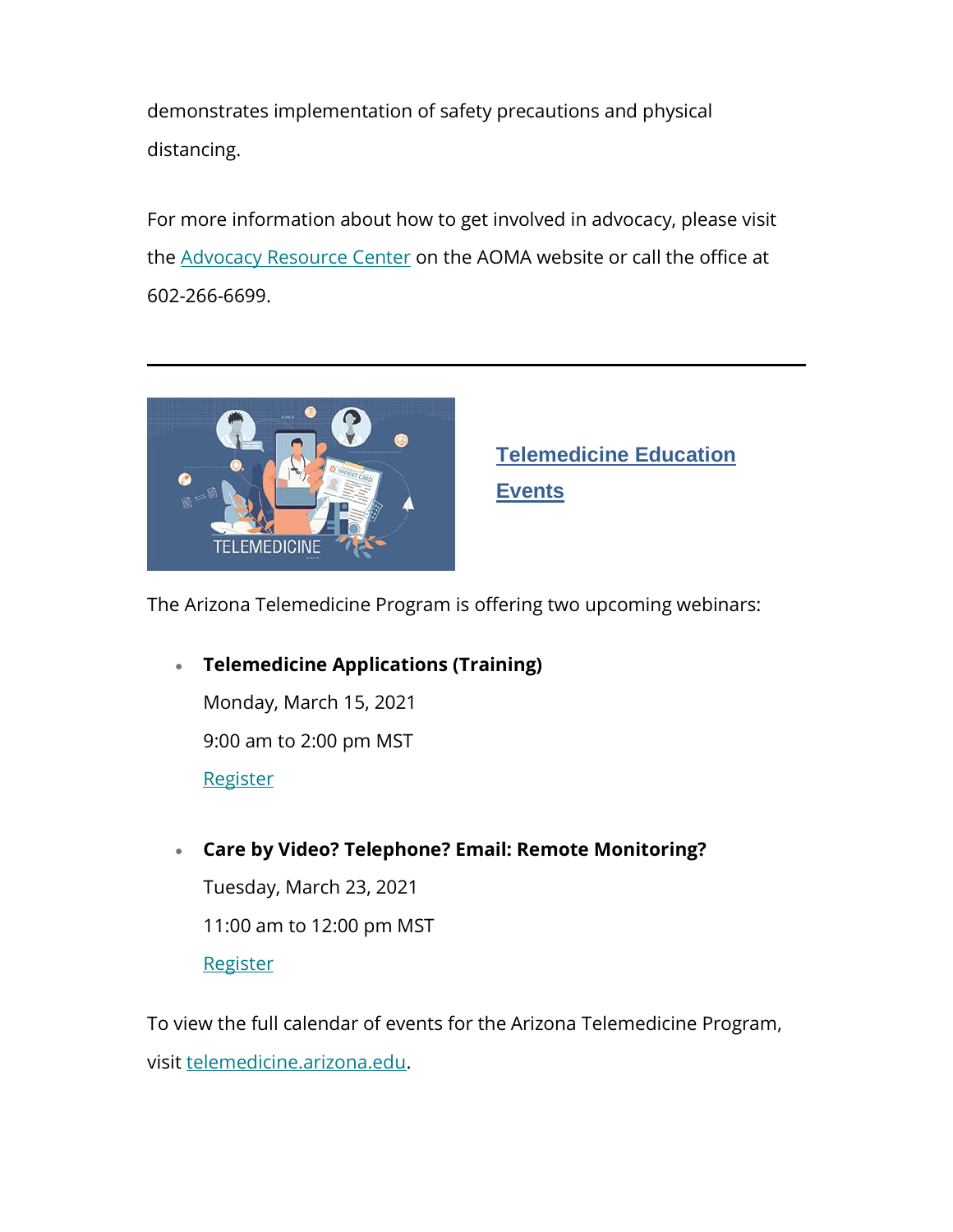## <span id="page-7-0"></span>**Save the Date: American Osteopathic Association Annual Business Meeting**

The 2021 Annual Business Meeting of the Board of Trustees (BOT) and Annual House of Delegates (HOD) of the American Osteopathic Association (AOA) will be held **July 12 -18, 2021**.

The AOA Board of Trustees will convene for its annual business meeting from **July 12 - 15**. The New AOA BOT will meet on **July 18**. The BOT meeting agenda and all other meeting-related information will be available on the AOA BOT portal at least ten (10) business days prior to the start of the meeting.

The AOA House of Delegates will convene its annual meeting **Friday, July 16, and conclude on Sunday, July 18**. All resolutions must be submitted electronically to **[resolutions@osteopathic.org](mailto:resolutions@osteopathic.org)** by **Friday, May 7.** The HOD meeting agenda and all meeting-related materials will be posted to the AOA Annual Business Meeting website 21 days prior to the start of the HOD Meeting.

**\*A final determination on meeting format (in-person or virtual) for both the BOT and HOD will be made and publicized in early April.**

[Click here](http://amorassoc.informz.net/z/cjUucD9taT04MjkyMzc0JnA9MSZ1PTk0MDUzMzIyNSZsaT03MDMyNzIzOA/index.html) **to review the Call to Meeting.**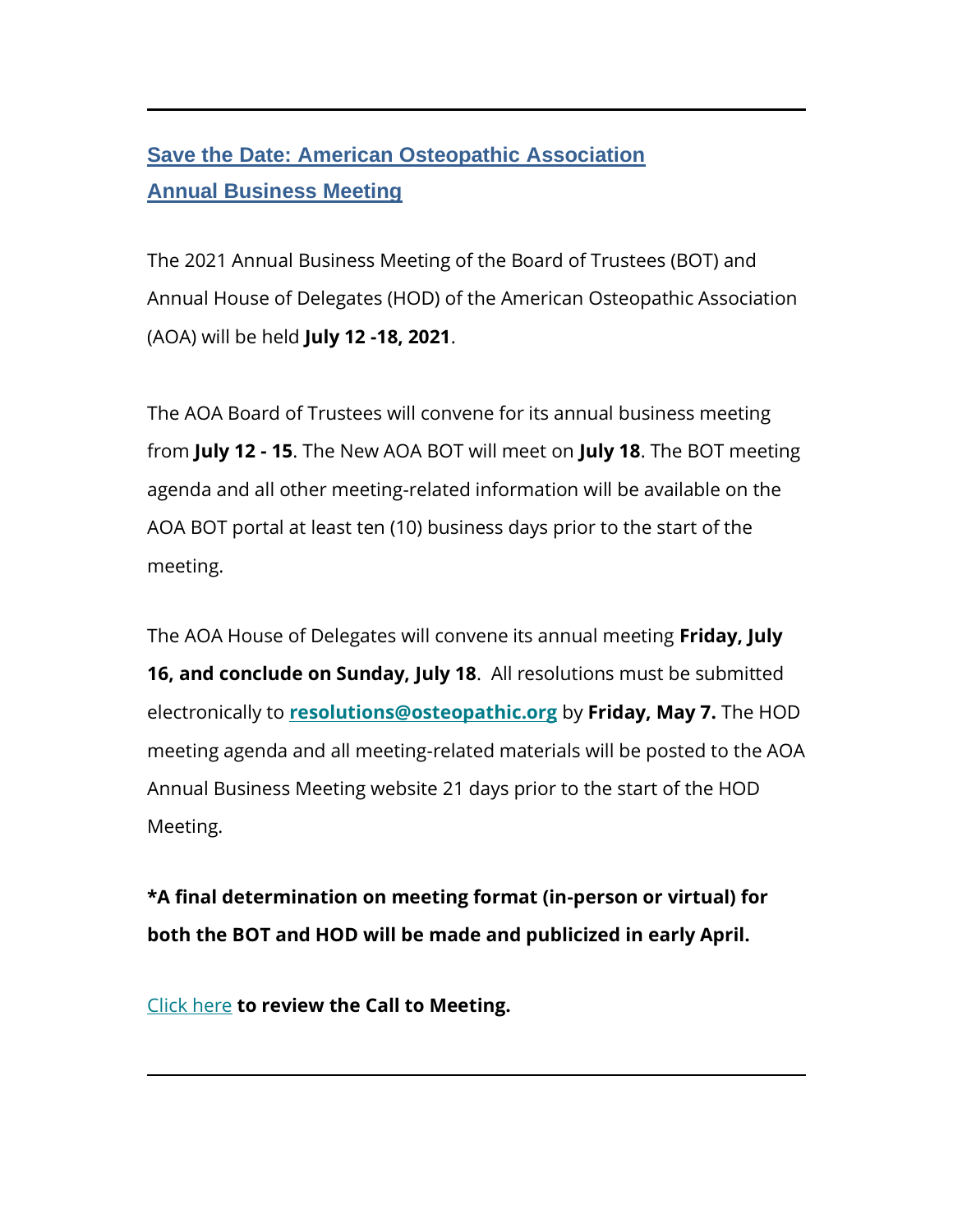## **100th Anniversary Moment**

The first woman to practice as an osteopathic physician in the state of Arizona was Lillian Green Balance, DO.

#### <span id="page-8-0"></span>**NBOME Temporary Eligibility Pathways for COMLEX**

The NBOME has announced temporary eligibility pathways for COMLEX-USA Level 3 for the Classes of 2020 and 2021.

These pathways have been endorsed by the Special Commission on Osteopathic Medical Licensure Assessment and approved by the NBOME Board of Directors. The pathways will provide access to the COMLEX-USA Level 3 examination for those members of the Classes of 2020 and 2021 who were unable to access the Level 2-PE examination due to the pandemic. **Please read more about these pathways on our** [COVID-19](https://www.nbome.org/covid-19-resources/comlex-usa-level-2-pe-covid-19-update/)  [microsite.](https://www.nbome.org/covid-19-resources/comlex-usa-level-2-pe-covid-19-update/)

The NBOME appreciates the responsive and dedicated work of the Special Commission to carefully consider the implications of alternative pathways for Level 3 eligibility for DO graduates in the Classes of 2020 and 2021.

Look for more updates on the **Special [Commission's webpage](https://www.nbome.org/resources/special-commission-on-osteopathic-medical-licensure-assessment/)** in the future. NBOME is targeting release of Level 3 eligibility requirements for the Class of 2022 by April 30, 2021.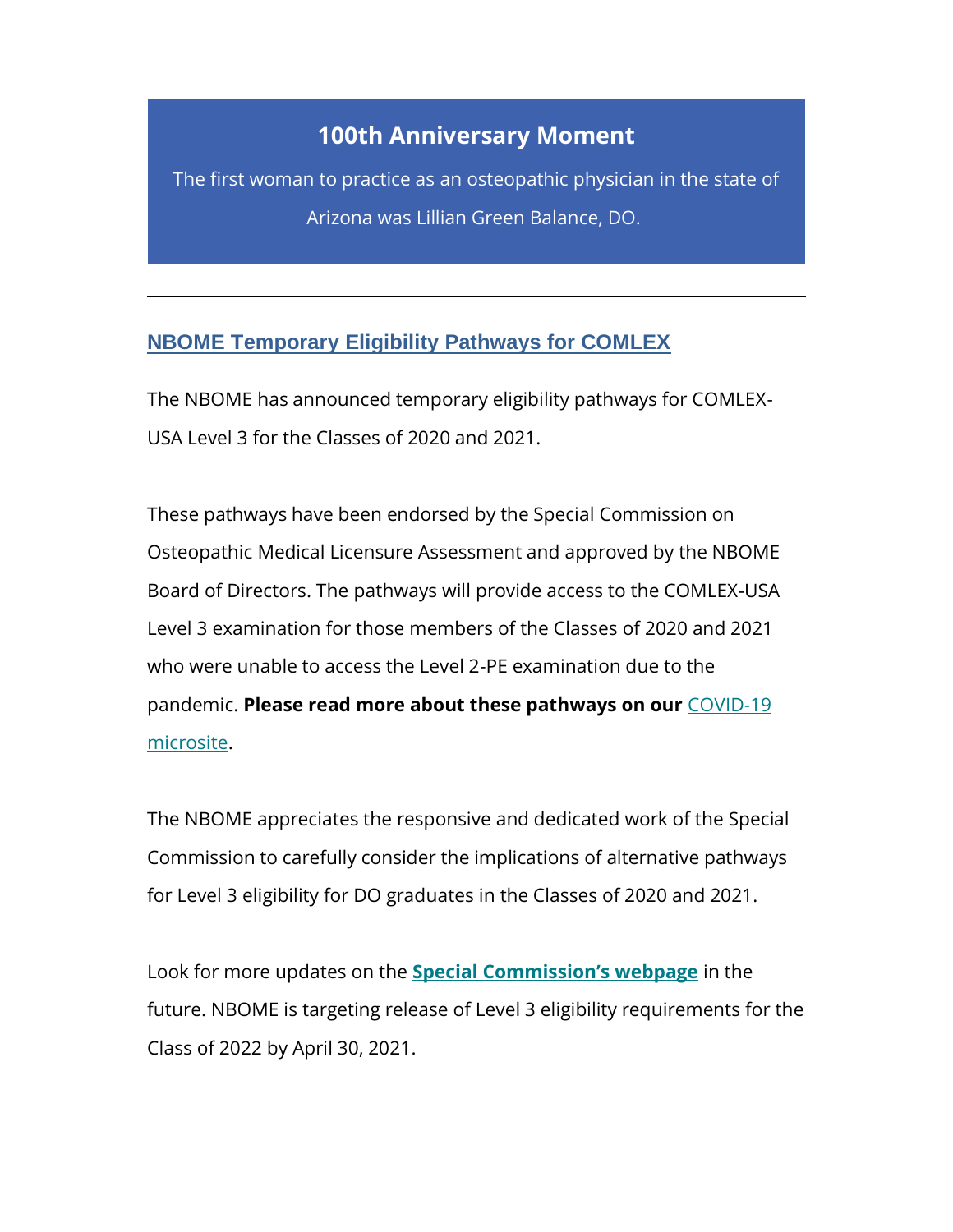

## <span id="page-9-0"></span>**Silent Auction Items Needed for Arizona Osteopathic Charities**

The annual Arizona Osteopathic Charities Silent Auction will be online beginning **April 7, 2021**. Proceeds from the auction help the Charities achieve its mission in building a healthier community through the support of osteopathic medical education and community health improvement projects in Arizona.

**Can you help us with a donation?** Some ideas of silent auction items include a gift certificate from a local business, restaurant, or attraction; sports tickets or sports memorabilia; theater or special event experiences; spa day; bottles of wine; jewelry; artwork; unique gift basket items; or a product donation from a local business. All donations are greatly appreciated and are tax deductible. Receipt of donations is requested **by March 19, 2021**. Contact Sharon Daggett at [charities@azosteo.org](mailto:charities@azosteo.org) or 602-316-9304.

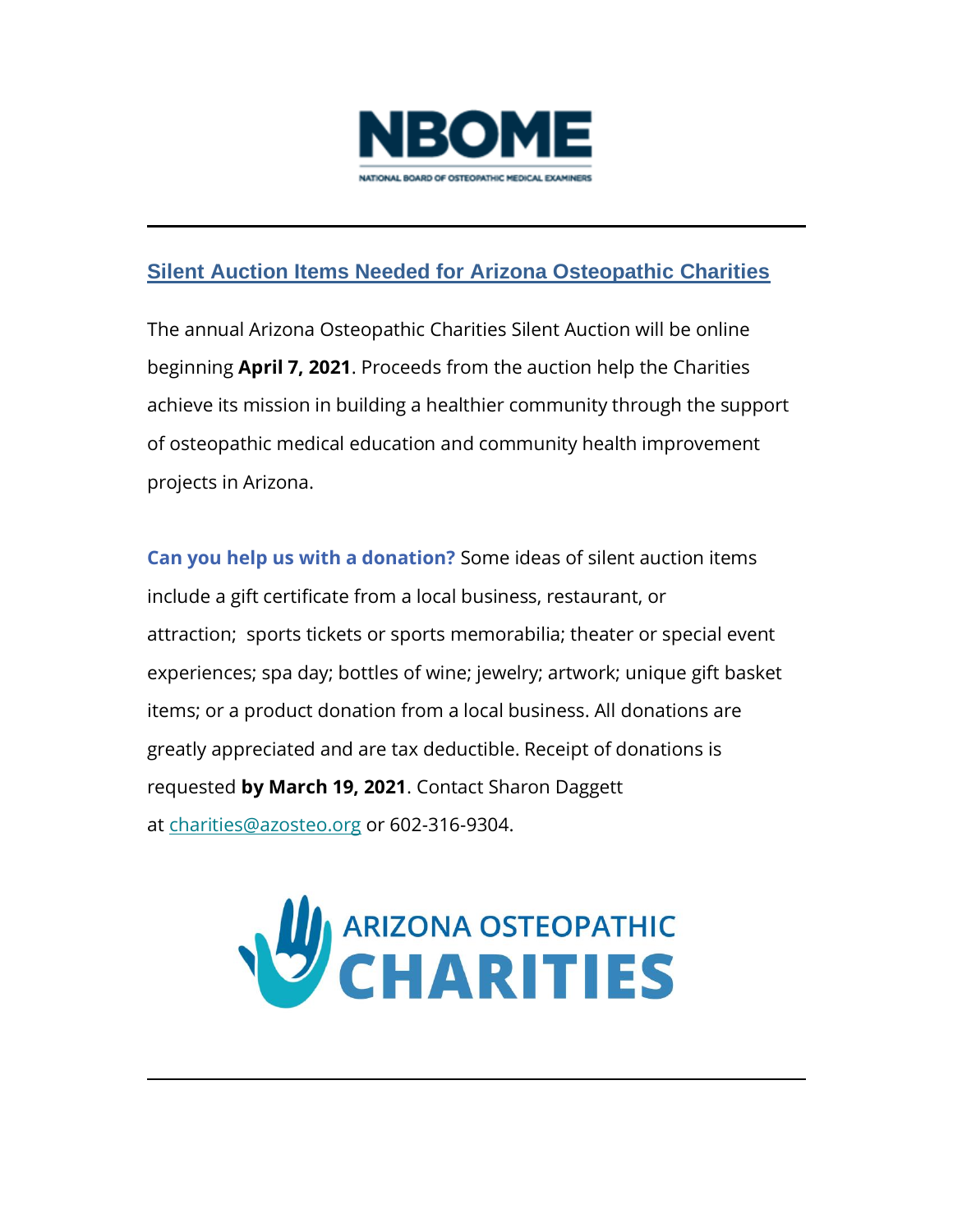**Feeling stuck with your current** private student loans?

Members can access a 0.25% rate discount through SoFi.



## **Patients are Looking for YOU! Update Your Profile!**

One of the benefits of AOMA membership is the **Find a Physician** public directory search. Make sure your practice information is up to date by logging in to your member profile on the AOMA website. When you do, prospective patients and potential referring physicians will be able to find you.



## **COVID-19 Tracking Resources**

**SoFi 热** 

**Learn More** 

[www.covidactnow.org](http://www.covidactnow.org/)

[https://91-divoc.com](https://91-divoc.com/)

**Arizona COVID-19 Vaccination Distribution** [Arizona Department of Health](https://azdhs.gov/preparedness/epidemiology-disease-control/infectious-disease-epidemiology/index.php#novel-coronavirus-find-vaccine)  **[Services](https://azdhs.gov/preparedness/epidemiology-disease-control/infectious-disease-epidemiology/index.php#novel-coronavirus-find-vaccine)** 

[List of Arizona County Health](https://www.az-osteo.org/resource/resmgr/docs/Arizona_Counties__Public_He.docx)  **[Departments](https://www.az-osteo.org/resource/resmgr/docs/Arizona_Counties__Public_He.docx)** 

In case you missed a past issue of the AOMA Dispatch, visit the Archives [here.](https://www.az-osteo.org/page/DispatchArchive2020)